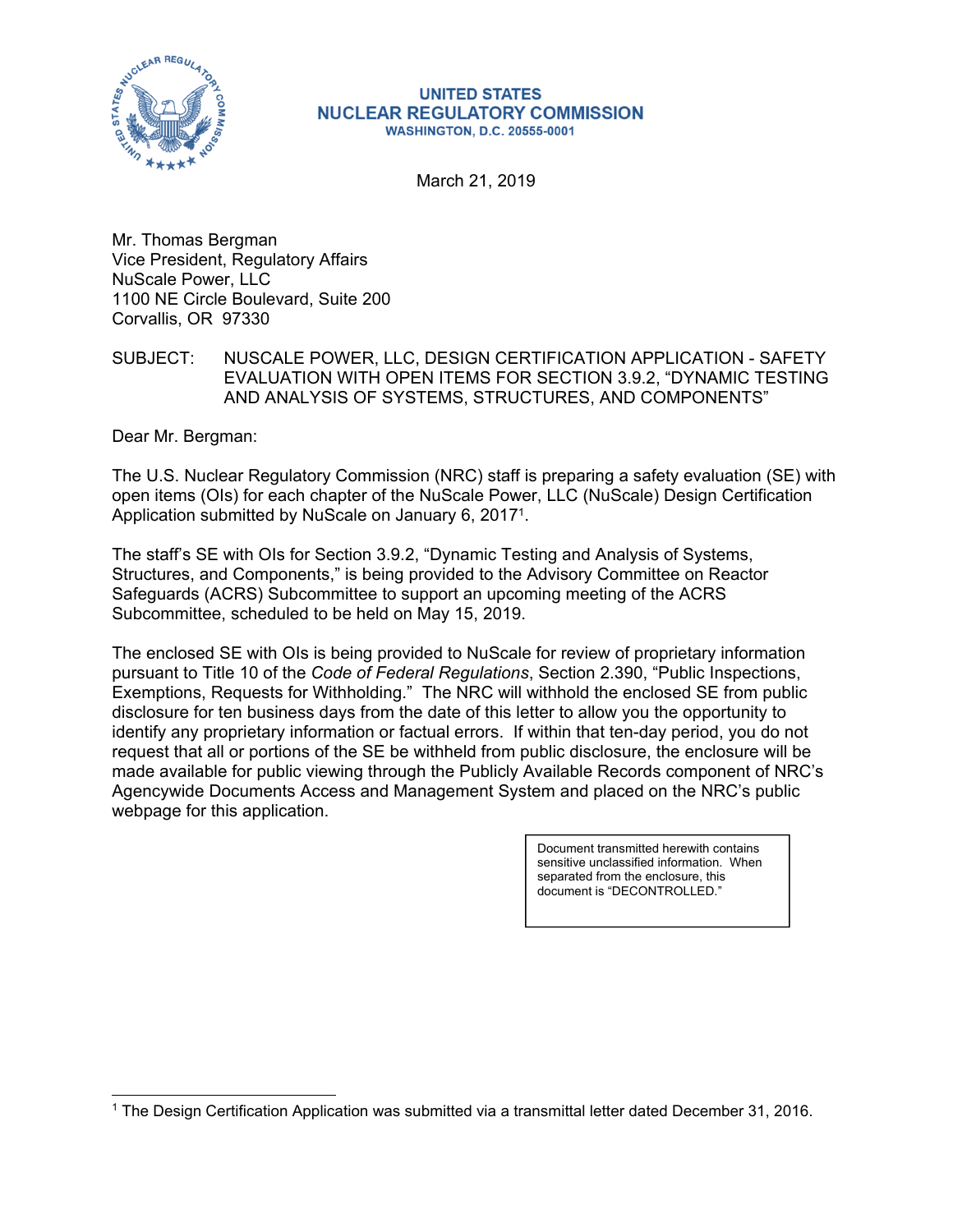## T. Bergman 2

If you have any questions or comments concerning this matter, I can be reached at (301) 415-5861 or via e-mail address at Marieliz.VeraAmadiz@nrc.gov.

Sincerely,

*/RA/* 

 Marieliz Vera-Amadiz, Project Manager Licensing Branch 1 Division of Licensing, Siting and Environmental Analysis Office of New Reactors

Docket No.: 52-048

Enclosure: As stated

cc: w/o encl. See next page